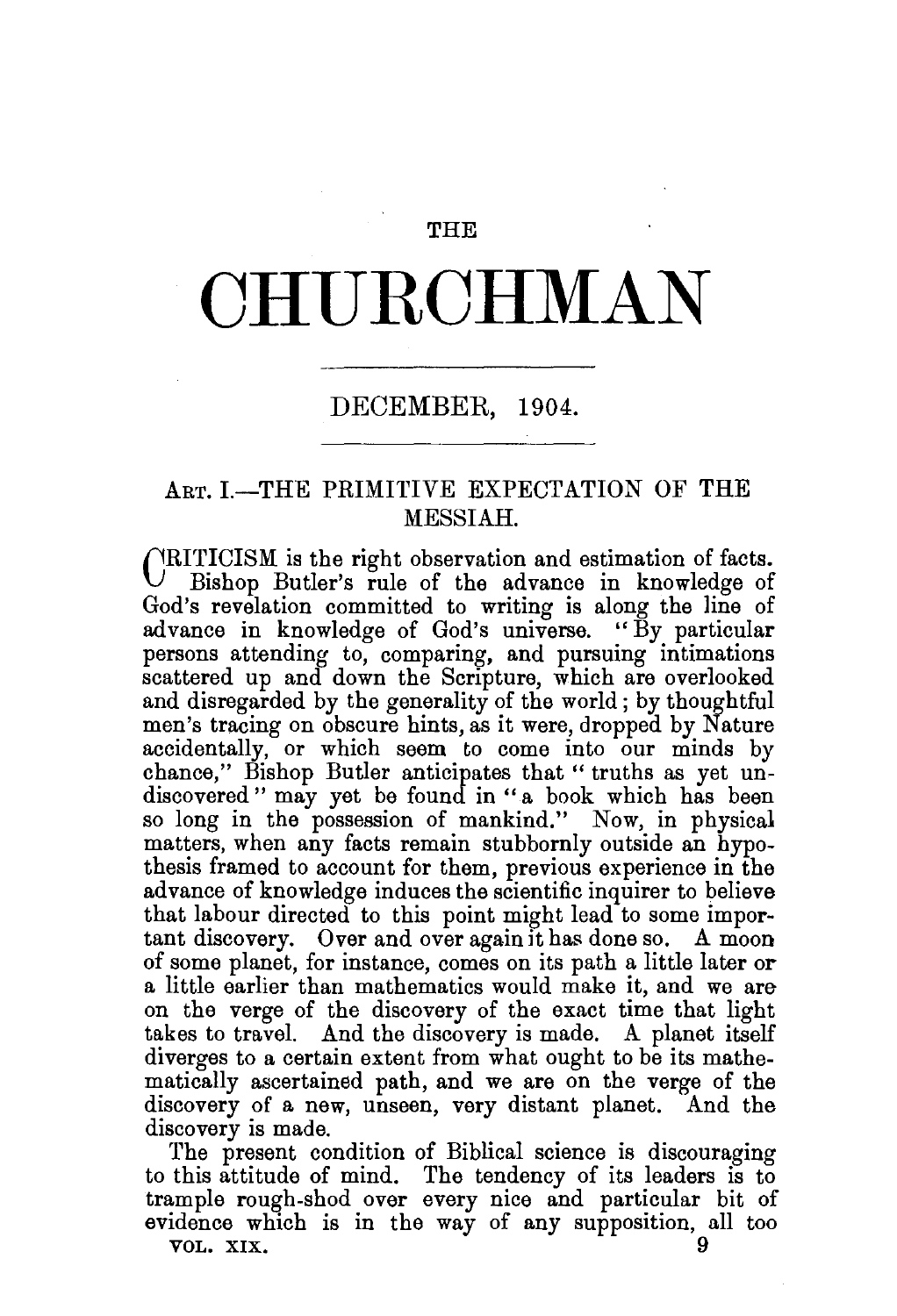flimsily grounded, to which they have given their adhesion. All sorts of hints and suggestions, archeological or historic, must bend before the prevailing hypothesis. And it does not matter whether they bend or break. The Old Testament is roughly handled. Nevertheless, a return to the temper of mind which Bishop Butler's wise and liberal words indicate to us is inevitable sooner or later. We could wish sooner.

The purpose of this essay is to point out that two sentences in the fourth chapter of Genesis have all along fitted uneasily into the explanations given to them. Each expositor has interpreted them according to a theory of his own ; but all have left something that was discrepant and troublesome to the interpretation which has been given. And, further, I hope to show that the great light thrown chiefly by Assyriology on the thoughts and hopes of the earliest ages of mankind tends to strengthen an interpretation of these two verses which does away with the discrepancy and difficulty which attends the meaning commonly given to them. We will suppose that we are dealing with a very ancient writing and with a very ancient subject. Such an ancient document and such an ancient subject deserve the most careful, delicate, and attentive consideration. Even hints and suggestions are precious, and may lead to something important. I hope, therefore, that the reader will give a fair hearing to the subject and a lenient judgment to its proposer.

The first of the verses of the fourth chapter of Genesis to which I want to draw attention is the opening verse; the second is verse *26b.* Lest silence should be attributed to ignorance, I should like to make clear that I am fully aware of the critical assignments of these two sentences to certain imaginary writers. Kautzsch assigns both to J, a Judæan writer, who drew upon Ephramite sources in the ninth century B.C.-shall we say two or three thousand years after the events to which he gave a historical form? Ball, in the polychrome edition of the sacred books of the Old Testament, assigns them both to  $J^2$ , the later strata of this account to about  $650$  B.C., while he gives  $16b-25$  to the earlier, about  $850$  B.C.; but Elohim, in verse 25, was put in by the redactor. Professor Kent, one of the latest exponents of the subject, assigns iv. 1 to the early Judæan prophetic source, but makes it apply to Enosh, Adam's grandson; and reads, " the man [Enosh ?] knew Eve his wife; and she conceived and bore Cain, and said, I have got a male child with the help of Jehovah," for the reason that "the play on the name Cain, in 'I have got a man with Jehovah,' logically follows rather than precedes the beginning of Jehovah worship." insertion of "Eve" is due to a supplemental and editorial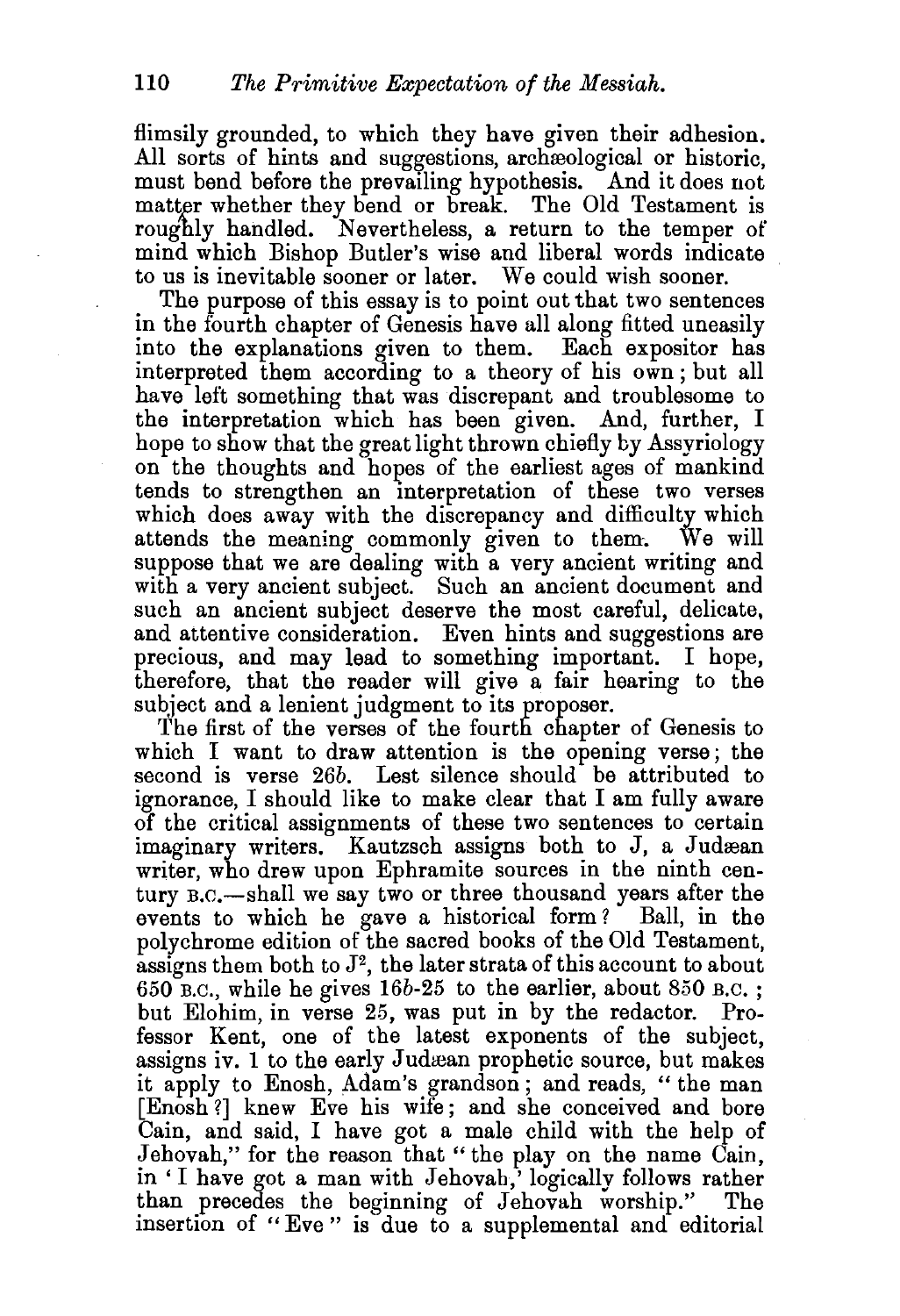addition. I conceive that this fairly and exhaustively expresses the main views of the matter held by a certain school of critics much in favour. I have carefully traced out the complicated and prolonged maze of reasoning which produces this accredited result. I am aware of the formidable array of authority which is produced to back it. I am afraid that I have the opinion that this force of authority, divided on essentials in their own camp, has been brought about by abusively destroying the reputation of every man who even for a moment hesitates to accept the cogency of the reasoning. I know that the final result is to hand over the most priceless remains of the most ancient past to a region which has its nearest analogy in the historical novel, with its roots in antiquity-a novel which God Almighty has used for the education of the race, say some; which is only interesting as a branch of comparative mythology, say others.

Nevertheless, I cannot credit the incredible. There is every token of an amazing antiquity in these interesting, important, and pathetic recitals. If for any length of time they were committed to oral tradition, the memory of men, undistracted in any way by other interests than the simple retention of simple facts, must have been enormously stronger than at later periods. I believe the short, eminently characteristic speeches were spoken by those alleged to speak them ; that the statements made relate to actual facts ; and the genealogies are genealogies as actual as, and sometimes more actual than, those of the Heralds' Office. Why should I be more sceptical about this than about the sayings and names of the seven sages of Greece, and the names and tenets of her early philosophers, or the sayings and names of Confucius and Laotse and their followers ?

But, again, the invention of writing is of tremendous antiquity. When in this chapter we find related in the most unadorned simplicity the invention of the elementary arts of civilization, it 1s difficult to think that some sort of writing lagged far behind. And the men who did not simply live in the careless enjoyment of the present, but had a reverence for the past and a great hope in the future, would be its probable inventors. Its first use would be to record the lessons of the past, the names of the forefathers, and the dawn of a hope which they were serious enough to treasureall very simple matters. I can see no conceivable reason why these exceedingly precious things should wait thousands of years, till 850 B.C., before they were put down. The honour of the invention of these imaginary Biblical writers I know to be wholly due to scholars who plainly discard and wipe out all action or immediate revelation of Jehovah from the world.

 $9 - 2$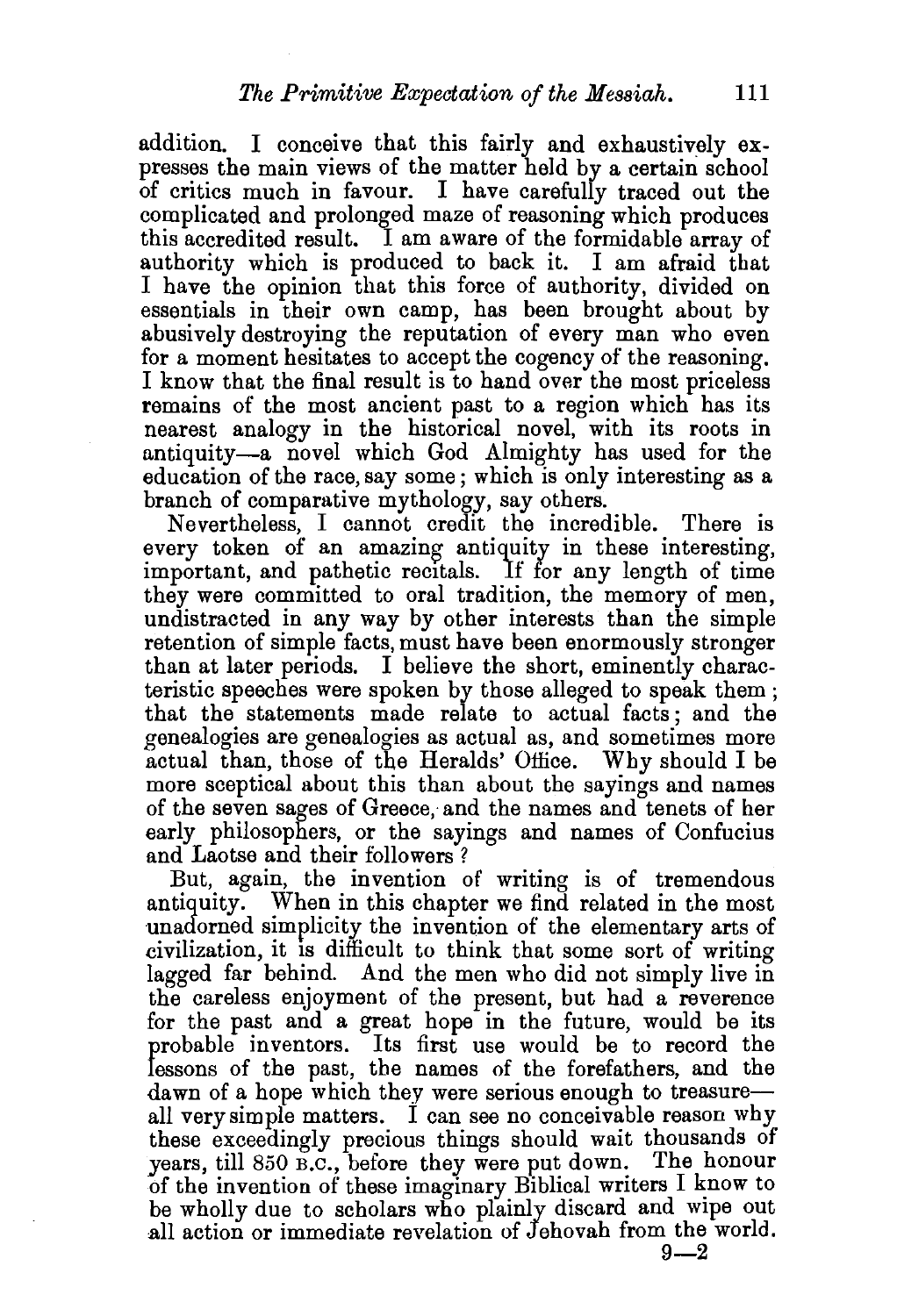And however improbable the result may be, the invention of some such imaginary writers is plainly a necessity to those who occupy such a platform. But when a whole school of reverent critics, who are desirous to retain all the known religious influences of the Old Testament on the changed basis of Biblical history, which is not strictly history at all, but has its nearest analogy in the historical novel, with its roots only in antiquity, one is tempted to exclaim of one and all, " Qu'allait-il faire dans cette galere ?"

I believe, then, that Eve said the most characteristic words attributed to her in iv. 1, and that they were all the more certain to be remembered because they were mnemonically associated with the first man born into the world. This in itself was an event not likely to be forgotten in the small world which on all human analogy would have an interest in retaining it in their memory. I believe that iv. 26b records a fact of supreme interest to this small world. I believe that at this distance of time to attempt to assign with absolute and infallible precision the writer or writers who had a hand in compiling ancient documents into their present ancient form, and the unalliable and absolute dates at which this editing or re-editing took place, is a species of historical arrogance. But I believe that one thing is extremely probable, that the insertion of the name Jehovah, *not into speeches or direct statements,* but into the present narrative, must have taken place after the divinity and mediatorial office of Jehovah was fully established. If this supposition be a true one, it would follow that iv. 1 and iv.  $26\overline{b}$  are more ancient as they stand than the present form of the narration.

The way is now clear to ask the reader's attention to the meaning of these two short sentences of Holy Writ. To take· the first. The usual and time-honoured translation is : " She· conceived and bare Cain, and said, I have gotten a man *with the help of Jehovah, or Yahweh.*" "I have gotten," we are taught, is not an etymology, but an assonance.

I cannot myself perceive why Eve should not have associated. the meaning of Kanah with the meaning of her son's name. The present vowels, even, may be later than the primitive. A spear or lance, or smith or metal-worker, both before the time of Lamech impossible, are, however, given as the true meaning of the word Cain. Cain did not murder his brother with a spear. But that is a small matter. The thing which I submit is that this resemblance of sounds would be the strongest help to the· memory in retaining exactly for ages, if need be, the very short speech attributed to Eve. This mnemonic association of names with events or prophecies is peculiarly agreeable to· the Hebrew mind, to which was committed the oracles of God,.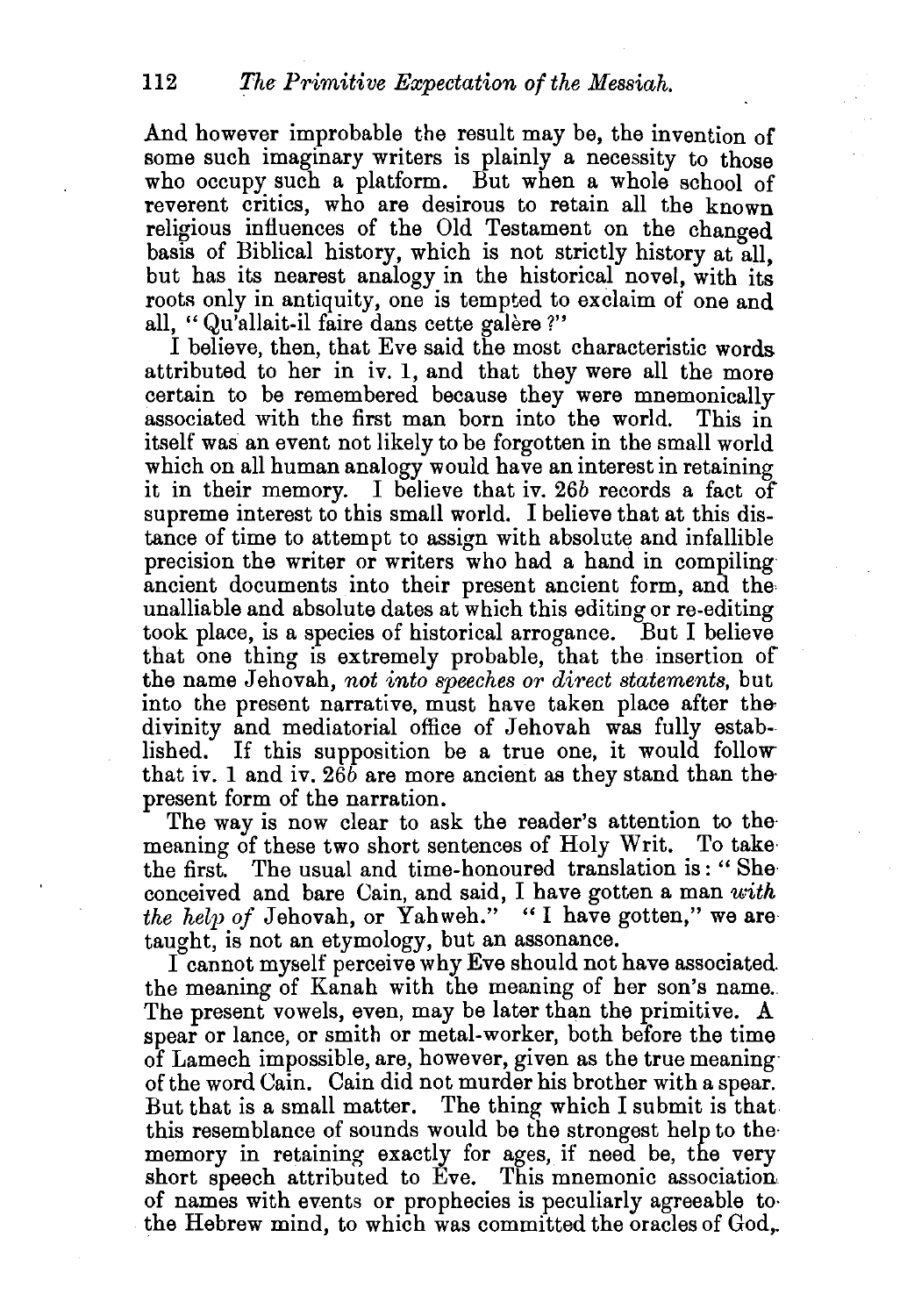and very useful, to put it at the lowest, as a reminder of historic facts. But the thing is the translation. I submit, again, that, if no outside reasoning entered into, and if it were not supposed to be quite beyond possibility, the translation would be inevitable: "I have gotten a man, even him who is to be," the Hebrew mode of the double accusative. It is assumed that Jehovah *must* have its after-sense, as the name of the Most High, and then it is rightly reasoned that the words so translated are impossible to Eve. The word, which is translated " with the help of," and therefore a preposition, never has this sense in all its occurrences elsewhere.

The double accusative after transitive verbs is the rule. I will venture the attempt to prove this.

1. It is true that, following the example of the  $\text{LXX}$ ,  $\delta t \dot{a}$  $\tau \delta \nu$   $\theta \epsilon \delta \nu$ , all translations apparently make it refer to the assistance or co-operation of Jehovah or God. The Syriac alone apparently takes it as a double accusative. This is ruled out by Tuch as " a dogmatic explanation, which finds here a reference to the supposed Messianic place (Gen. iii. 15)." But the explanatory, midrashic tendency of the LXX. is well known. The *otd.* is a quite impossible translation of the Hebrew preposition. " Zwar kommt  $\sum$ in diesem Sinn sonst nicht vor," says Dillmann. There is no other instance of the preposition being used m this sense. The preposition in all other passages in which it occurs has that of *proximity-with,*  near, by the side of, in the possession of. The only parallel instance that can be found is once in another different but cognate preposition,  $D\mathcal{Y}$ , signifying combination or union-a distinct idea. The passage is 1 Sam. xiv. 45 : "Shall Jonathan die, who hath wrought this great salvation in Israel ? God forbid; as Jehovah liveth, there shall not one hair of his head fall to the ground, for he hath wrought *with* God this day." The LXX. misreads the passage. I conceive the parallel is not very strict. The sense that Jonathan had acted on the side of God, and not against Him, that day is not strictly equivalent. In Gen. ix. 1 the sense given to the supposed preposition is "exceptionally" given (Oxford Dictionary). And if there were no dogmatic, outside preconceptions in the matter, it would never have been so given at all. Notwithstanding the difficulty, the text has never changed. De Rossi gives no variant. The Samaritan . text is the same without variant.

2. But with, as here, the sign Makkeph as not a preposition, the particle "eth," which has a certain tendency to definiteness, and the meaning " very," is the rule after transitive verbs as the Hebrew mode of the double accusative. A few instances will be enough. " And I took your father, even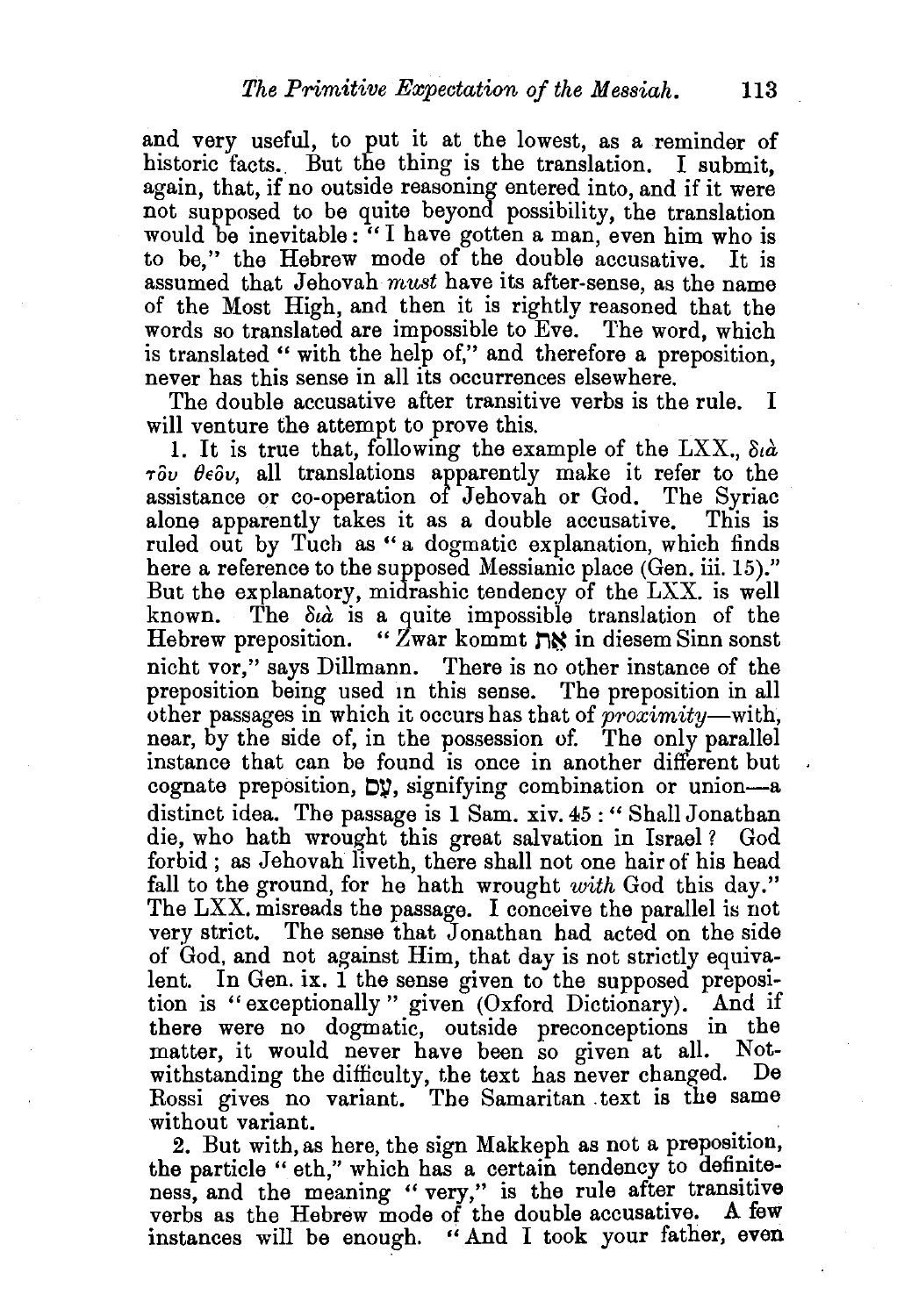Abraham" (Josh. xxiv. 3). "She saw him, even the boy" (Exod. ii. 6). "And Noah begat three sons, even Shem, even Ham, and even Japheth" (Gen. vi. 10). "Behold, Milcah, she also has borne children to Nahor, thy brother, even Uz his first-born, and even Buz his brother, and even Kemuel, the father of Aram" (Gen. xxii. 20, 21). There will be found few to dispute either of these two facts. And the natural and even necessary translation, if we do not force the meaning of a preposition, or refuse the ordinary usage of the Hebrew language, is, "I have gotten a man or male child, even Yahweh." I submit that this first occurrence of the word, as applied to a person, has not, and cannot have, its later connotation. It must mean, in Eve's lips, " I have gotten a man, the very one who is to be." Yahweh means "he will be."

Now, iv. *26b* supports this rendering. The difficulty, always more or less felt, as to its meaning disappears if we agree to it. My argument is cumulative. The translation, which alone agrees with the expression "call upon the name of" (which is only used in a good sense), and with the context and whole tenor of the narration, is that given by the Revised Version, and supported by the great majority of moderns and apparently all ancient versions. The literal rendering is, "Then it was begun to call upon the name of Yahweh "-*i.e.*, then began men to call upon the name of Yahweh.

This at once creates a great difficulty, if Yahweh has its after connotation, in the minds of all who consider it a preliminary to the understanding of an ancient writing to think it means what it says. The worship of God, of Jehovah, is the subject of the first part of the chapter. Evil-doing drove Cain from the presence of Jehovah. Worship passed out of his life and the life of his children, and they settled down to make the best of *this* life. But the evident intention of the record is that it was treasured in the line of Seth, till that line, too, became spotted by the world. This difficulty was felt from early times till now.

Notwithstanding the difficulty, there is no variant in reading in any MS. known to De Rossi, and the Samaritan has no variant reading in its MSS. ; but it *may* be read " then he began." The difficulty has been variously got rid of. Ball cuts the Gordian knot by altering the text. He strikes out "then" altogether, and reads instead "he" emphatic. He says the present text is " an attempt to soften the contradiction of P's statement (Exod. vi. 3)." Kent has a still freer mode, as above. He reads, "He was the first to call on the name of Jehovah," wiping out the testimony of the first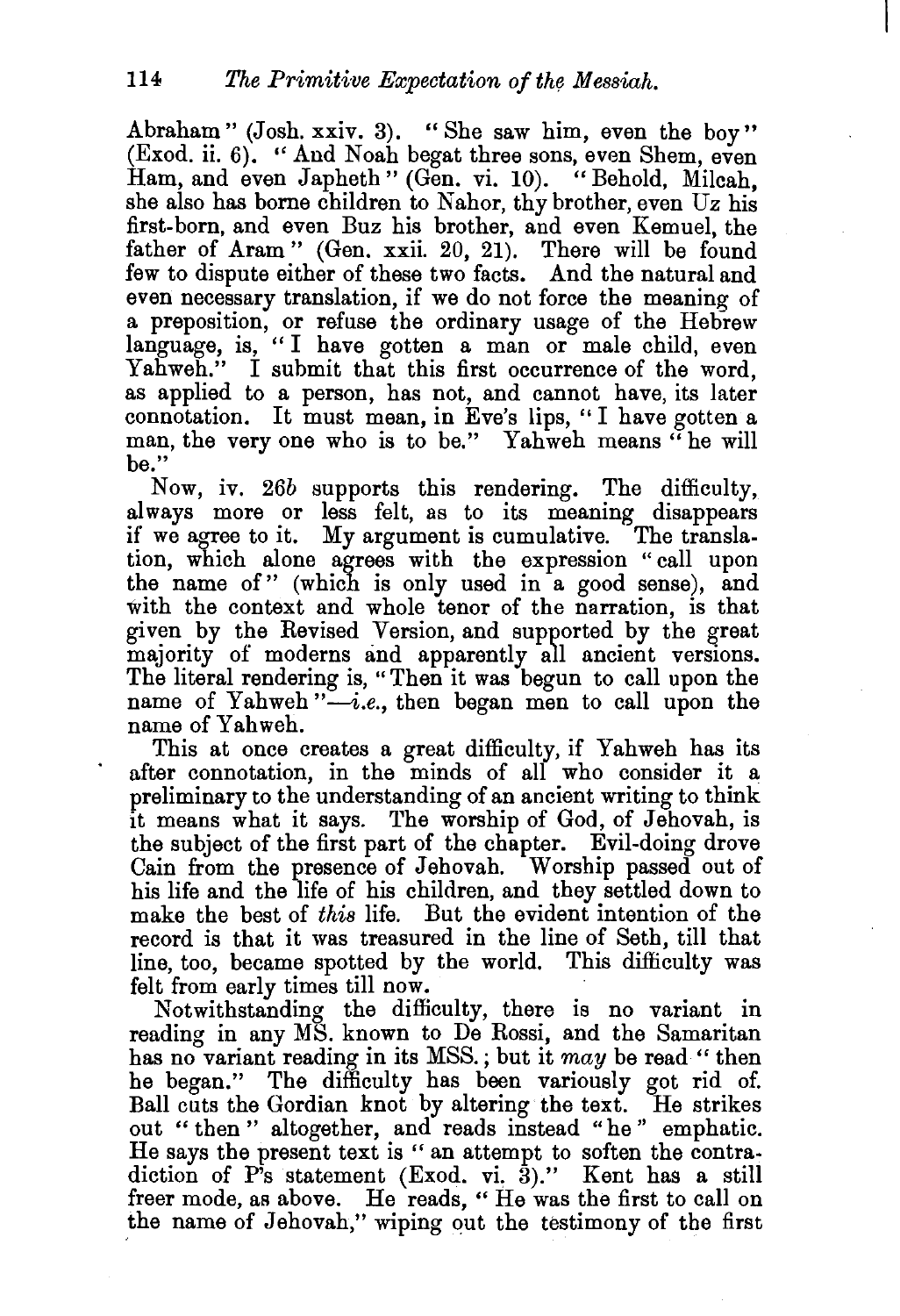part of the chapter, and transposes iv. 1 to read after this of Enosh, giving Eve to the editor-a very curious editor, desirous of raising insuperable difficulties in a plain account. The Septuagint is explanatory, and ignores the word "then" altogether and mistranslates the verb. " This man set his hope in calling upon the Lord God "-continuing" the Lord God" of chaps, ii, and iii.—as one would think evidently with no underlying text. Compare "God" for Jehovah in the  $LXX$ . of iv. 1, where it is generally agreed there is no underlying text. The Vulgate translates, "he began." Luther translates, "At that time they began to preach of the Lord's name," a meaning doubtless involved, but an inaccurate rendering of a well-accustomed phrase. Others translate, "Then began men to name themselves by Jehovah's name," a mode of rendering which forces the phrase still more, and is strictly impossible. The Hebrew doctors got rid of the difficulty by translating, "Then men profaned the calling upon the name of the Lord," and see in it the beginning of idol worship. This, but by no means clearly, may have the support of Josephus, probably not of Philo. But this introduces an idea which is foreign to the context and inconsistent with the neighbouring usage of the verb, which means "to begin." *Alii alia.* 

Now, all these attempts to explain or elude the difficulty are, as I hope to be able to show, only valuable as pointing to a difficulty which has always been felt. The abler commentators tend to retain both the text and the meaning. The fact that the text has stood, the difficulty notwithstanding, seems to me a striking testimony to its integrity.

Let us see whether the context hangs together in an interpretation which does away with the difficulty altogether. Eve was promised a seed who, though suffering himself, should restore all things and finally destroy evil. The promise, though enigmatically expressed, is clear, and very generally recognised as the protevangelium. Her first child, very naturally, as no time was given, was triumphantly received, not only with the general joy of womanhood, but with the specific joy that "he who is to be" is born into the world. That has that "he who is to be" is born into the world. been generally recognised. Now, there is a world of pathetic, deeply-moving, unwritten history in the names given by these ancient parents to their children. Compare the names given by Moses in exile to his two men children. The early infancy of Cain, probably displaying more of the despondent brooding and rebellious pettishness of the Fall than the character of a redeemer, gave Eve a chill of disappointment. She gave the name of Abel to her second man-child-" a breath," "vanity." Cain turned out, not a redeemer, but a murderer, and a great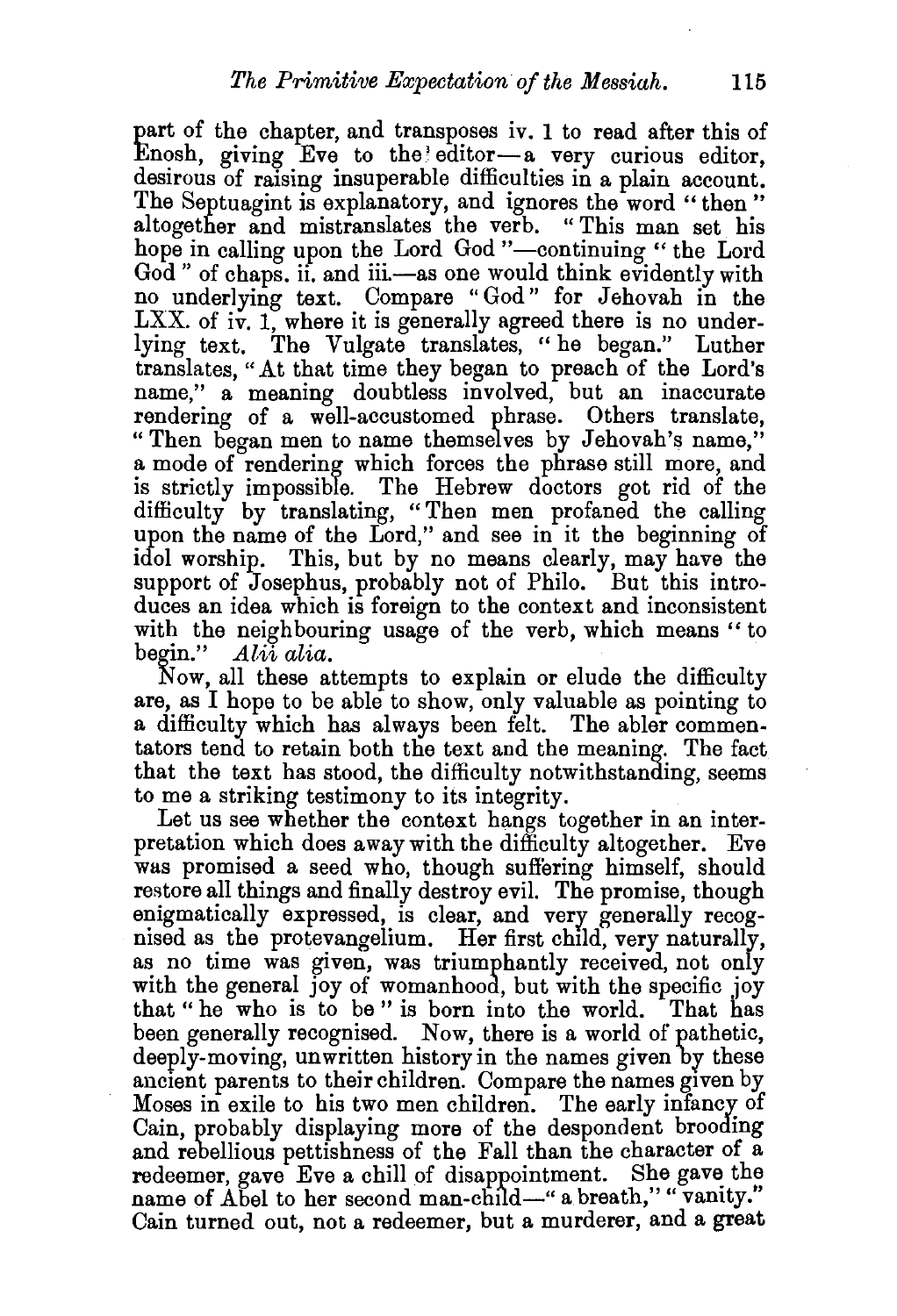and lasting schism began in the family of man. But again hope renewed in the birth of another man-child. She called his name Seth, for, saith she, "God hath appointed me another *seed* " (Gen. iii. 15) " instead of Abel, for Cain slew him." Notice she speaks of God as Elohim. But Seth, it soon became evident, was not "He who should come," and though many unrecorded births were coming into the world, the emphasis of disappointment is recorded in the name Seth gave to Eve's grandson Enosh. They were now possessed by experience of the essential weakness and frailty of human nature. Redemption was not to be expected from mere human nature. Enosh is indeed only a man. It equals Adam as a proper name, but it adds the idea of weakness and failing (Dillmann). It points in itself to its antithesis, God. Then first began men more strictly to be familiarized with the difference between man and God (Ewald). And the relation goes on in strict conformity to the evolution of the ideas : " Then it was begun to call upon the name of Yahweh." They did not give up the Messianic hope, but they transfigured it. They held to the promise of God, but it became the subject of an inspired inference. " Then began men to worship and approach with prayer Him who is to be." They became confident that no mere man could accomplish the restoration of all things. They saw—near or from afar, they did not know—an incarnation. The seed of the woman must be Divine to be able to do this-the Son of God as well as the Son of man, to be able to bring any hope at all.

The idea of a Divine Redeemer had become part of the heritage of the *race,* in the hope of which the serious and godly of them, with more or less distinctness, lived and died. It was the priceless treasure of Noah and his sons when they founded a new world. The inevitable proleptic use of the name Yahweh in its after connotation in the narration has obscured what the difficulty in other explanations of two difficult passages of the record still reveals. This use may have occurred in documents far earlier than Moses. My argument is still cumulative. This tradition pours a clear light upon the rest of the Old Testament. Again, lest silence should be taken for ignorance, I may be allowed to say that I am aware of the learned researches into the origin of the tetragrammaton, which more or less set aside the Hebrew account of it, which is very plain and distinct. But I prefer to believe that the Hebrews knew best what its origin was.

Moses asks by what name he is to speak of God the Revealer to the children of Israel. He is answered : "I am about to be what I am about to be." Say to them, "I who am He who is to be hath sent Me unto you." Now, this name is given to Moses as a credential to the children of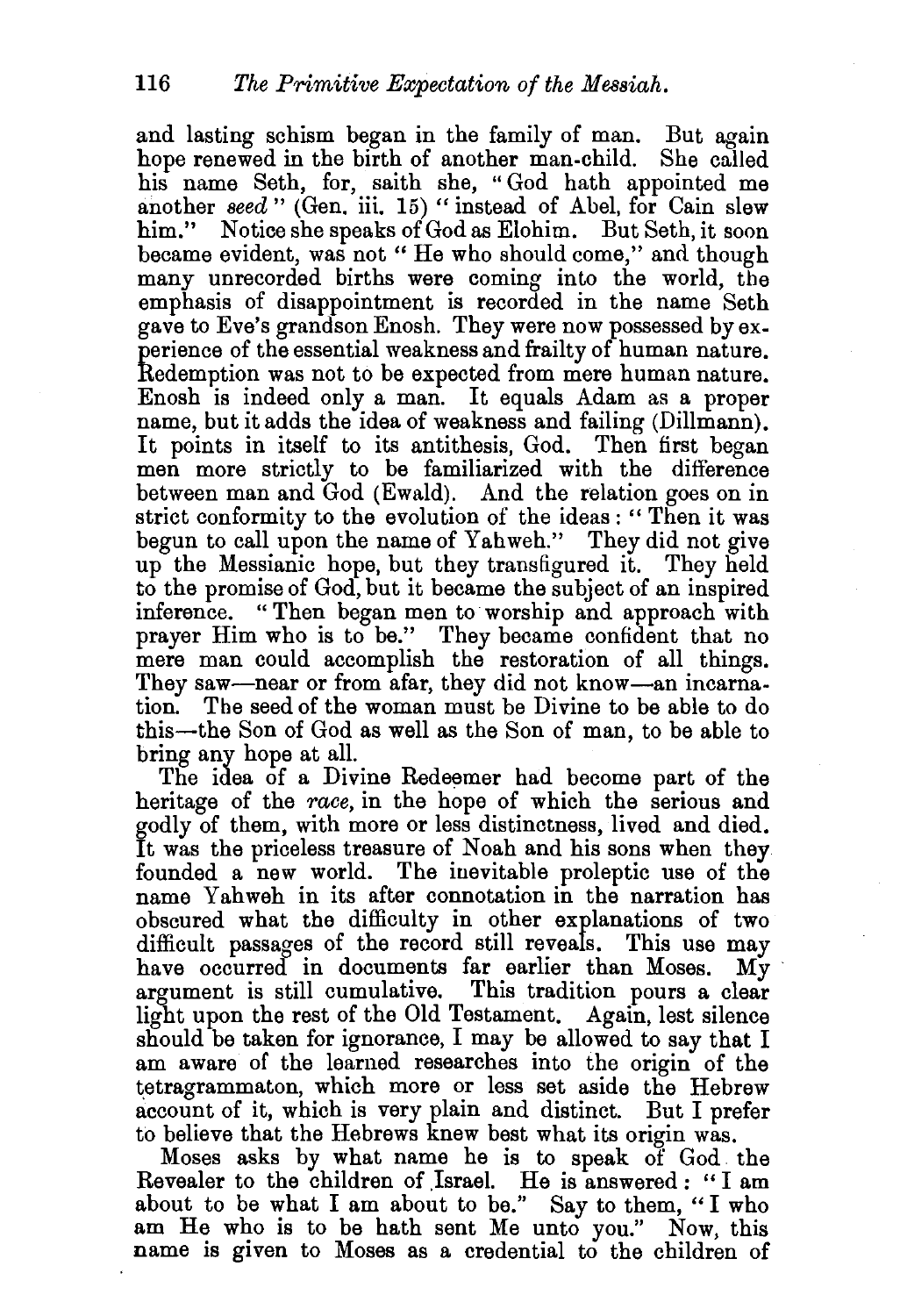Israel, as something which would stir them by touching their deepest faith and hope. If there was nothing in their treasured traditions-already, I am persuaded, written downif there was nothing which these words touched or stirred in the deepest degree, the name of the messenger of the bush so given was no credential at all. That it was a credential. which served Moses in good stead, proves that it touched the Divine Messianic hope which was committed to them. They were feeling keenly human impotence. The name of the Divine Redeemer revived their hope. When, again, Yahweh (" He who is to be"), the one Mediator between God and man. Divine Himself, says to Moses again (Exod. vi. 2), "I am He who is to be; and I appeared unto Abraham, unto Isaac, and unto Jacob as God Almighty: by My name He who is to be I was not known unto them," I cannot understand that something perfectly new and strange was introduced. The object was to comfort Moses in his bitter disappointment by the announcement of the beginning of a promised redemption. The Fathers were subject to death and homelessness, under Almighty protection, with nothing but a promise " greeted from afar." Now the promise grows nearer. The coming one is near, as His wonderful works declare (Ps. lxxv. 1). Now the slow process of eternal redemption was beginning; the hope of Eve in the slow evolution of God's plan was to be forwarded a step onwards. The redemptive action promised was beginning. The name itself was-is not this the implication ?—familiar and comfortable to Moses and his people.

That the name Yahweh was unknown is difficult to understand without the most unreasonable scepticism with regard to the truth of the Hebrew record-a scepticism we should not have with regard to Homer or Herodotus. Yahweh is part of the composition of the name of Moses' mother, Jochabed. "Yah, or Yahweh, is glory." It was common in the speech of Laban and Bethuel. The idea of the Divinity of the coming one was kept before the minds of the Fathers by the repeated manifestation of Jehovah, or Yahweh, in the likeness of a *man-prwludia incarnationis.* "Abraham exulted that he should see My day, and he saw it, and was glad. Before Abraham was, I am." The expectation of a Divine Redeemer, "He who is, who was, and who is to be," as St.John is inspired to translate the name, was bound up in the tradition of the men that walked with God. It was once part of the common heritage of the race. When non-Israelite Job therefore says—or, if you will, is made to say by the poet  $-$ <sup> $\cdot$ </sup>I know that my Redeemer liveth, and in the latter day shall stand upon the earth," he simply alluded to something well known. That this is so is very strongly borne out **by**